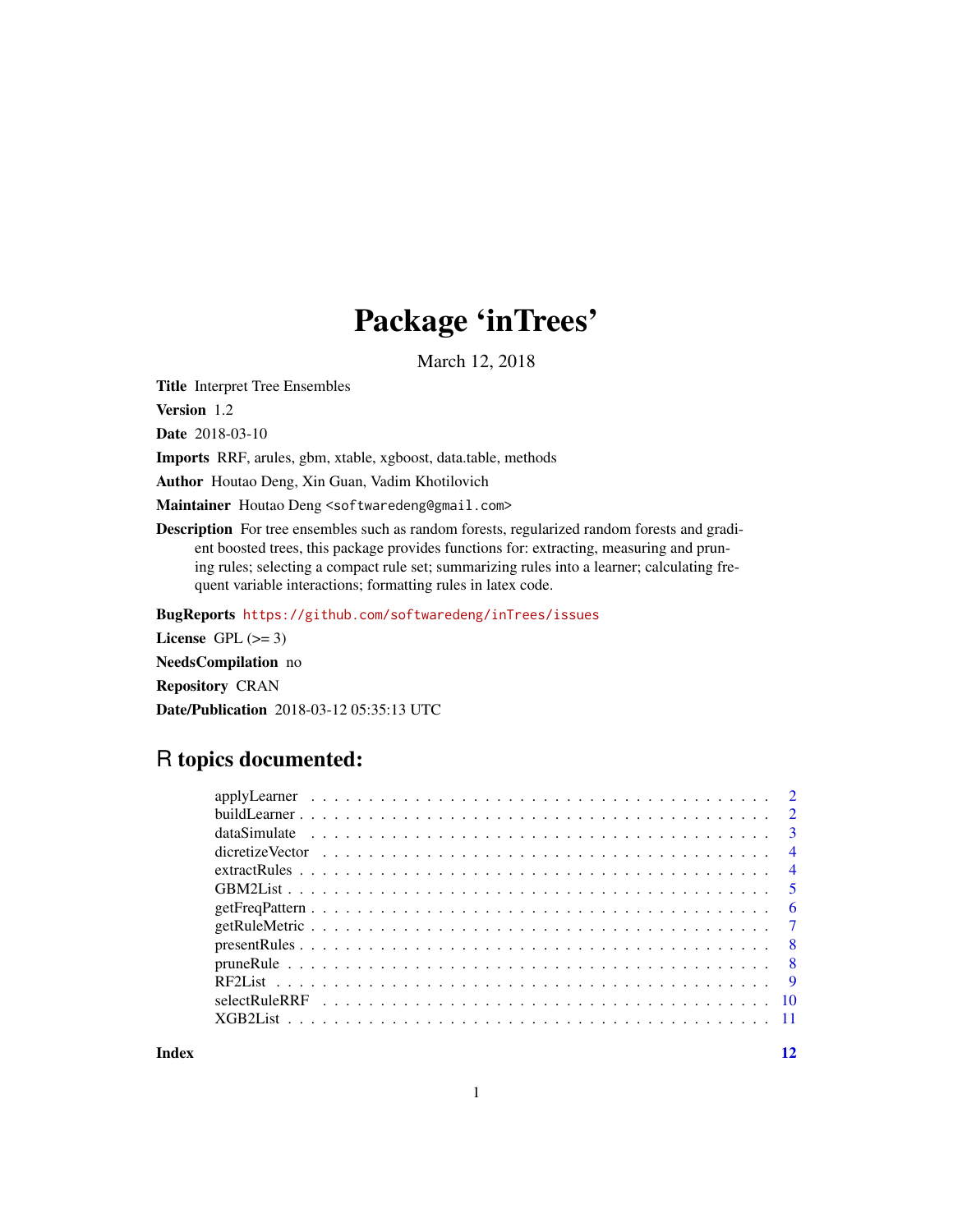<span id="page-1-0"></span>

#### Description

apply STEL to data and get predictions

#### Usage

```
applyLearner(learner, X)
```
#### Arguments

| learner | a matrix with rules ordered by priority |
|---------|-----------------------------------------|
|         | predictor variable matrix               |

#### Value

predictions for the data

#### See Also

[buildLearner](#page-1-1)

#### Examples

```
# see function "buildLearner" for examples
# pred <- applyLearner(learner,X)
```
<span id="page-1-1"></span>buildLearner *build a simplified tree ensemble learner (STEL)*

#### Description

Build a simplified tree ensemble learner (STEL). Currently works only for classification problems.

#### Usage

```
buildLearner(ruleMetric, X, target, minFreq = 0.01)
```
## Arguments

| ruleMetric | a matrix including the conditions, predictions, and and metrics        |
|------------|------------------------------------------------------------------------|
| X.         | predictor variable matrix                                              |
| target     | target variable                                                        |
| minFreq    | minimum frequency of a rule condition in order to be included in STEL. |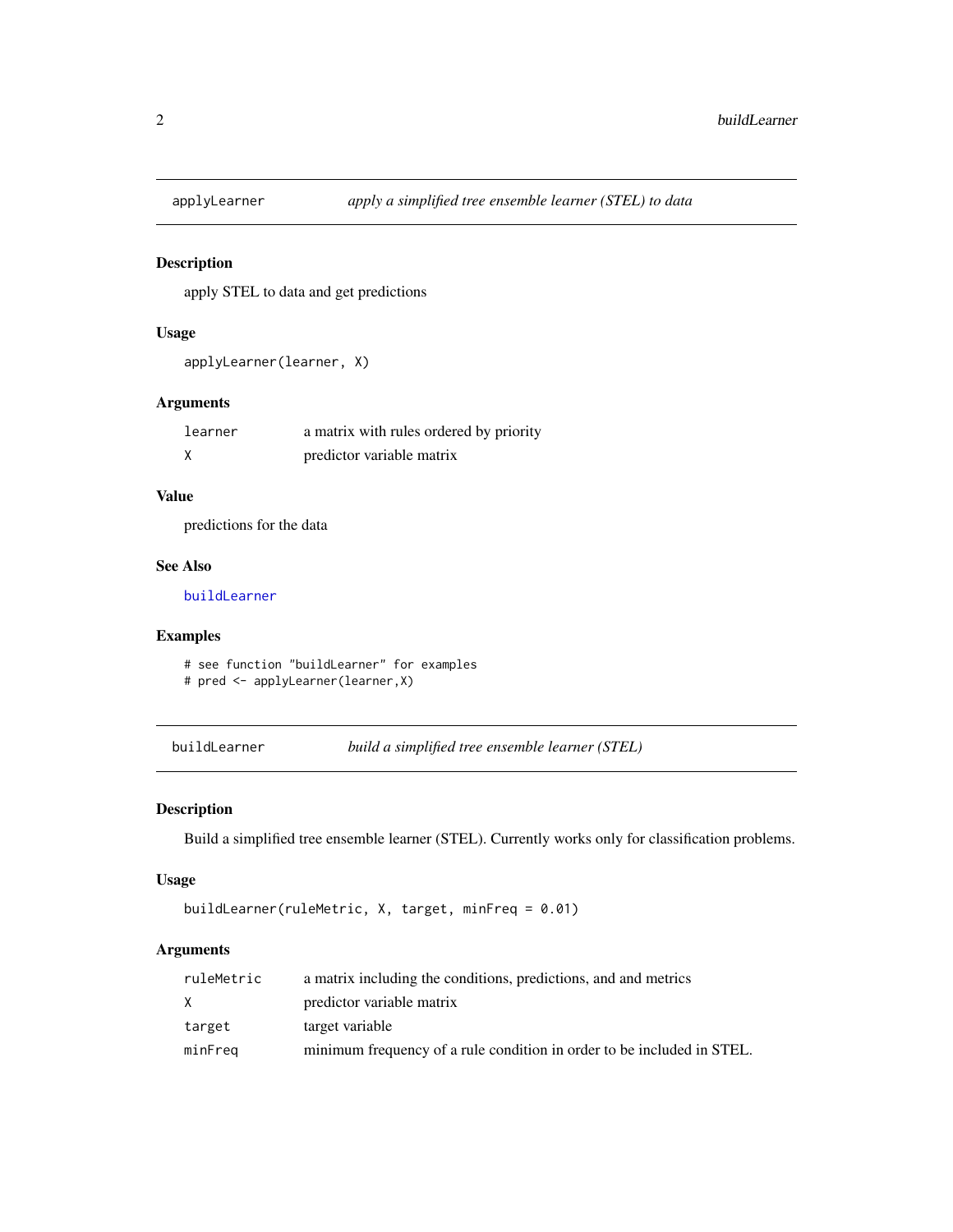#### <span id="page-2-0"></span>dataSimulate 3

#### Value

a matrix including the conditions, prediction, and metrics, ordered by priority.

#### Author(s)

Houtao Deng

#### References

Houtao Deng, Interpreting Tree Ensembles with inTrees, technical report, 2014

#### Examples

```
data(iris)
library(RRF)
X <- iris[,1:(ncol(iris)-1)]
target <- iris[,"Species"]
rf <- RRF(X,as.factor(target),ntree=100) # build an ordinary RF
treeList <- RF2List(rf)
ruleExec <- extractRules(treeList,X)
ruleExec <- unique(ruleExec)
ruleMetric <- getRuleMetric(ruleExec,X,target) # measure rules
ruleMetric <- pruneRule(ruleMetric,X,target) # prune each rule
#ruleMetric <- selectRuleRRF(ruleMetric,X,target) # rule selection
learner <- buildLearner(ruleMetric,X,target)
pred <- applyLearner(learner,X)
read <- presentRules(learner,colnames(X)) # more readable format
# format the rule and metrics as a table in latex code
library(xtable)
print(xtable(read), include.rownames=FALSE)
print(xtable(ruleMetric[1:2,]), include.rownames=FALSE)
```
dataSimulate *Simulate data*

#### Description

Simulate data

#### Usage

dataSimulate(flag = 1,  $nCol = 20$ ,  $nRow = 1000$ )

#### Arguments

| flag | 1 (default): team optimization; 2: non-linear; 3: linear. |
|------|-----------------------------------------------------------|
| nCol | the number of columns in the data set. must $>= 2$ .      |
| nRow | the number of rows in the data set.                       |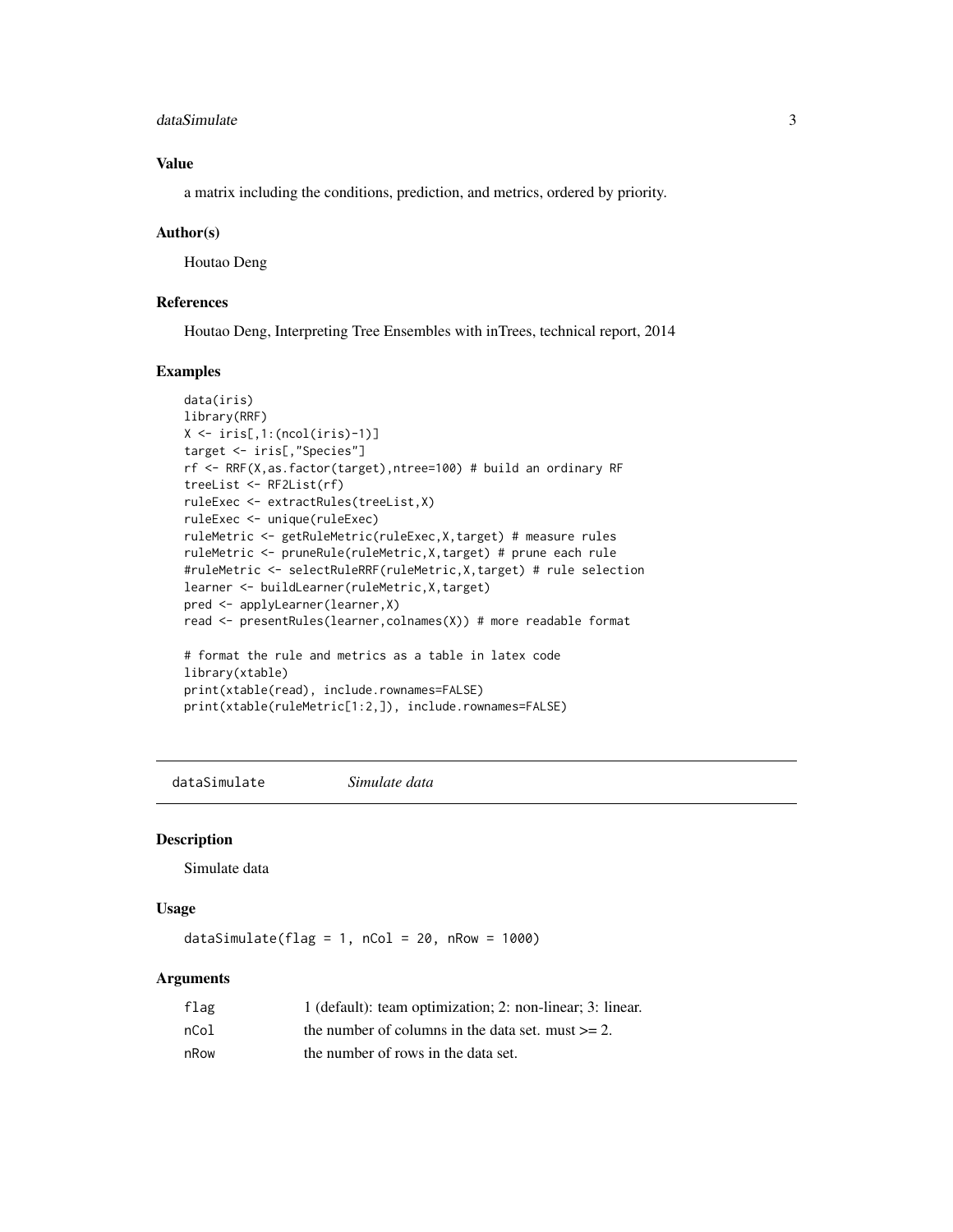## <span id="page-3-0"></span>Value

predictor variable matrix and target variable

#### Examples

```
res <- dataSimulate(flag=1)
X \leftarrow \text{res$X$};target <- res$target
```
dicretizeVector *discretize a variable*

## Description

discretize a variable

## Usage

dicretizeVector(v, K = 3)

#### Arguments

| vector                                              |
|-----------------------------------------------------|
| discretize into up to K levels with equal frequency |

#### Value

discretized levels for v

## Examples

```
data(iris)
dicretizeVector(iris[,1],3)
```
extractRules *Extract rules from a list of trees*

#### Description

Extract rule conditions from a list of trees. Use functions RF2List/GBM2List to transform RF/GBM objects to list of trees.

#### Usage

```
extractRules(treeList, X, ntree = 100, maxdepth = 6, random = FALSE, digits = NULL)
```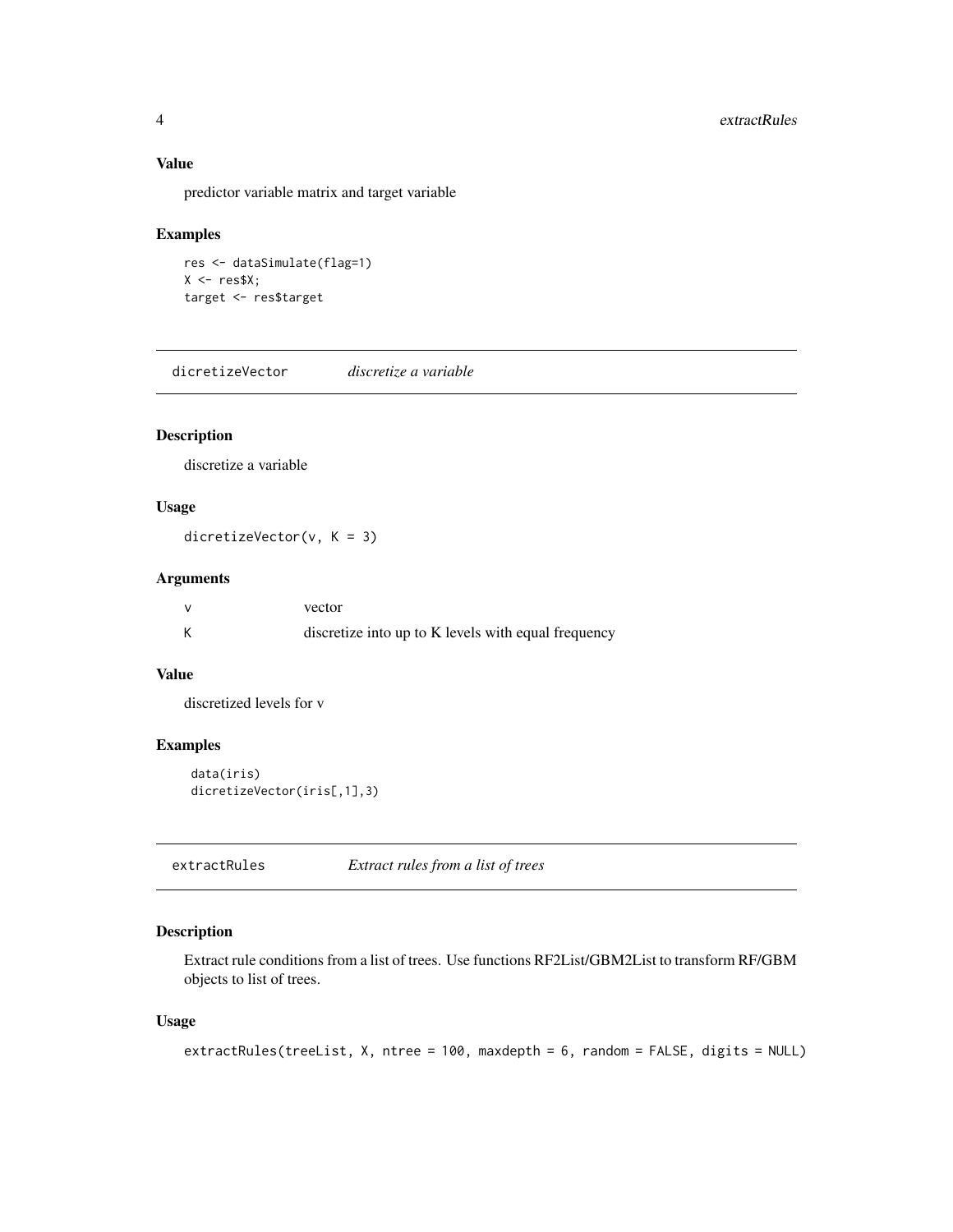#### <span id="page-4-0"></span>GBM2List 5

#### Arguments

| treeList | tree list                                                                        |
|----------|----------------------------------------------------------------------------------|
| X        | predictor variable matrix                                                        |
| ntree    | conditions are extracted from the first ntree trees                              |
| maxdepth | conditions are extracted from the top maxdepth levels from each tree             |
| random   | the max depth for each tree is an integer randomly chosen between 1 and maxdepth |
| digits   | digits for rounding                                                              |

## Value

a set of rule conditions

#### Examples

```
library(RRF)
data(iris)
X \leftarrow \text{iris}[, 1: (\text{ncol}(iris) - 1)]target <- iris[,"Species"]
rf <- RRF(X,as.factor(target),ntree=100) # build an ordinary RF
treeList <- RF2List(rf)
ruleExec <- extractRules(treeList,X,digits=4) # transform to R-executable rules
ruleExec <- unique(ruleExec)
```
<span id="page-4-1"></span>GBM2List *Transform gbm object to a list of trees*

#### Description

Transform gbm object to a list of trees that can be used for rule condition extraction

## Usage

GBM2List(gbm1,X)

#### Arguments

| gbm1 | gbm object                |
|------|---------------------------|
|      | predictor variable matrix |

#### Value

a list of trees in an inTrees-required format

## See Also

[RF2List](#page-8-1)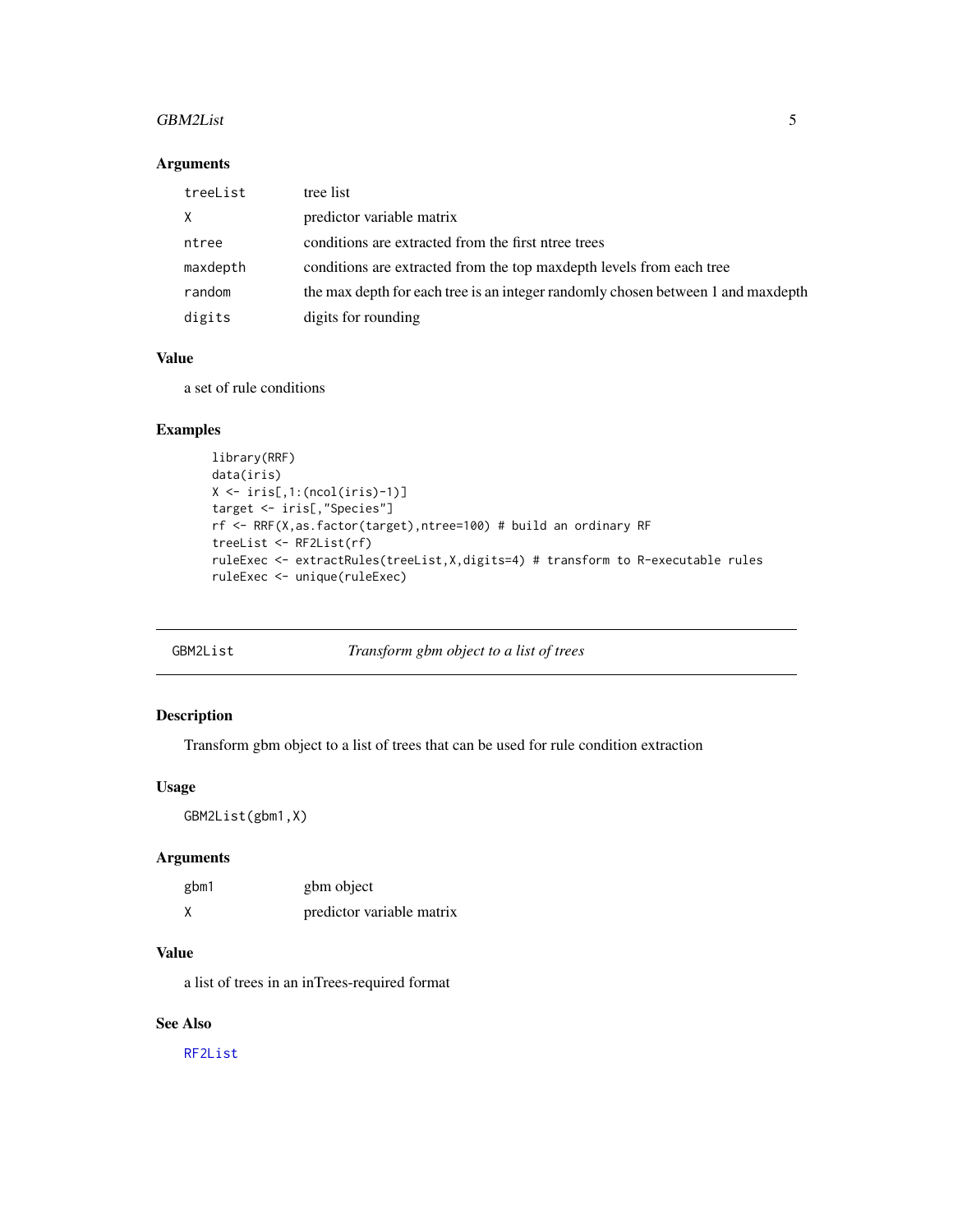#### Examples

```
library(gbm)
data(iris)
X \leftarrow \{ \text{iris}[0,1: (\text{ncol}(iris)-1) \}target <- iris[,"Species"]
gbmFit <- gbm(Species~ ., data=iris, n.tree = 400,
                 interaction.depth = 10,distribution="multinomial")
treeList <- GBM2List(gbmFit,X)
ruleExec = extractRules(treeList,X)
ruleExec <- unique(ruleExec)
#ruleExec <- ruleExec[1:min(2000,length(ruleExec)),,drop=FALSE]
ruleMetric <- getRuleMetric(ruleExec,X,target)
ruleMetric <- pruneRule(ruleMetric,X,target)
ruleMetric <- unique(ruleMetric)
learner <- buildLearner(ruleMetric,X,target)
pred <- applyLearner(learner,X)
readableLearner <- presentRules(learner,colnames(X)) # more readable format
err <- 1-sum(pred==target)/length(pred);
```
getFreqPattern *calculate frequent variable interactions*

#### Description

calculate frequent variable interactions

#### Usage

```
getFreqPattern(ruleMetric, minsup = 0.01, minconf = 0.5, minlen = 1, maxlen = 4)
```
#### Arguments

| ruleMetric | a matrix including conditions, predictions, and the metrics |
|------------|-------------------------------------------------------------|
| minsup     | minimum support of conditions in a tree ensemble.           |
| minconf    | minimum confidence of the rules                             |
| minlen     | minimum length of the conditions                            |
| maxlen     | max length of the conditions                                |

#### Value

a matrix including frequent variable interations (in a form of conditions), predictions, length, support, and confidence.

<span id="page-5-0"></span>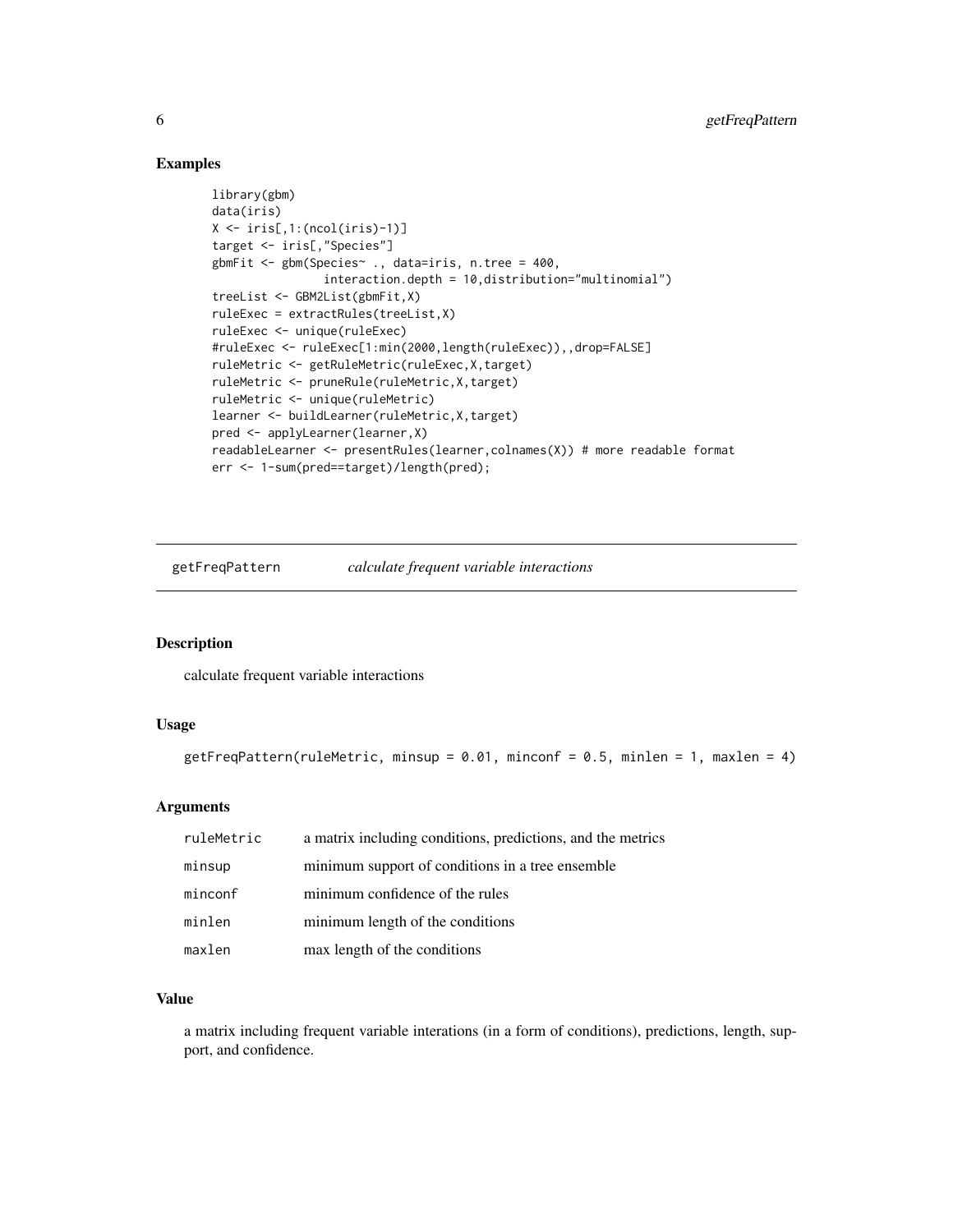## <span id="page-6-0"></span>getRuleMetric 7

#### Examples

```
library(RRF)
library(arules)
data(iris)
X \leftarrow \{ \text{iris}[0,1: (\text{ncol}(iris)-1) \}target <- iris[,"Species"]
rf <- RRF(X,as.factor(target),ntree=100) # build an ordinary RF
treeList <- RF2List(rf)
ruleExec <- extractRules(treeList,X) # transform to R-executable rules
ruleMetric <- getRuleMetric(ruleExec,X,target)
freqPattern <- getFreqPattern(ruleMetric)
freqPatternMetric <- getRuleMetric(freqPattern,X,target)
```
getRuleMetric *Assign outcomes to a conditions, and measure the rules*

#### Description

Assign outcomes to a conditions, and measure the rules

#### Usage

getRuleMetric(ruleExec, X, target)

#### Arguments

| ruleExec | a set of rule conditions  |
|----------|---------------------------|
| X        | predictor variable matrix |
| target   | target variable           |

#### Value

a matrix including the condictions, predictions, and metrics

## References

Houtao Deng, Interpreting Tree Ensembles with inTrees, technical report, 2014

#### Examples

```
library(RRF)
data(iris)
X \leftarrow \{ \text{iris}[0,1: (\text{ncol}(i\text{ris})-1) \}target <- iris[,"Species"]
rf <- RRF(X,as.factor(target),ntree=100) # build an ordinary RF
treeList <- RF2List(rf)
ruleExec <- extractRules(treeList,X) # transform to R-executable rules
ruleExec <- unique(ruleExec)
ruleMetric <- getRuleMetric(ruleExec,X,target) # measure rules
```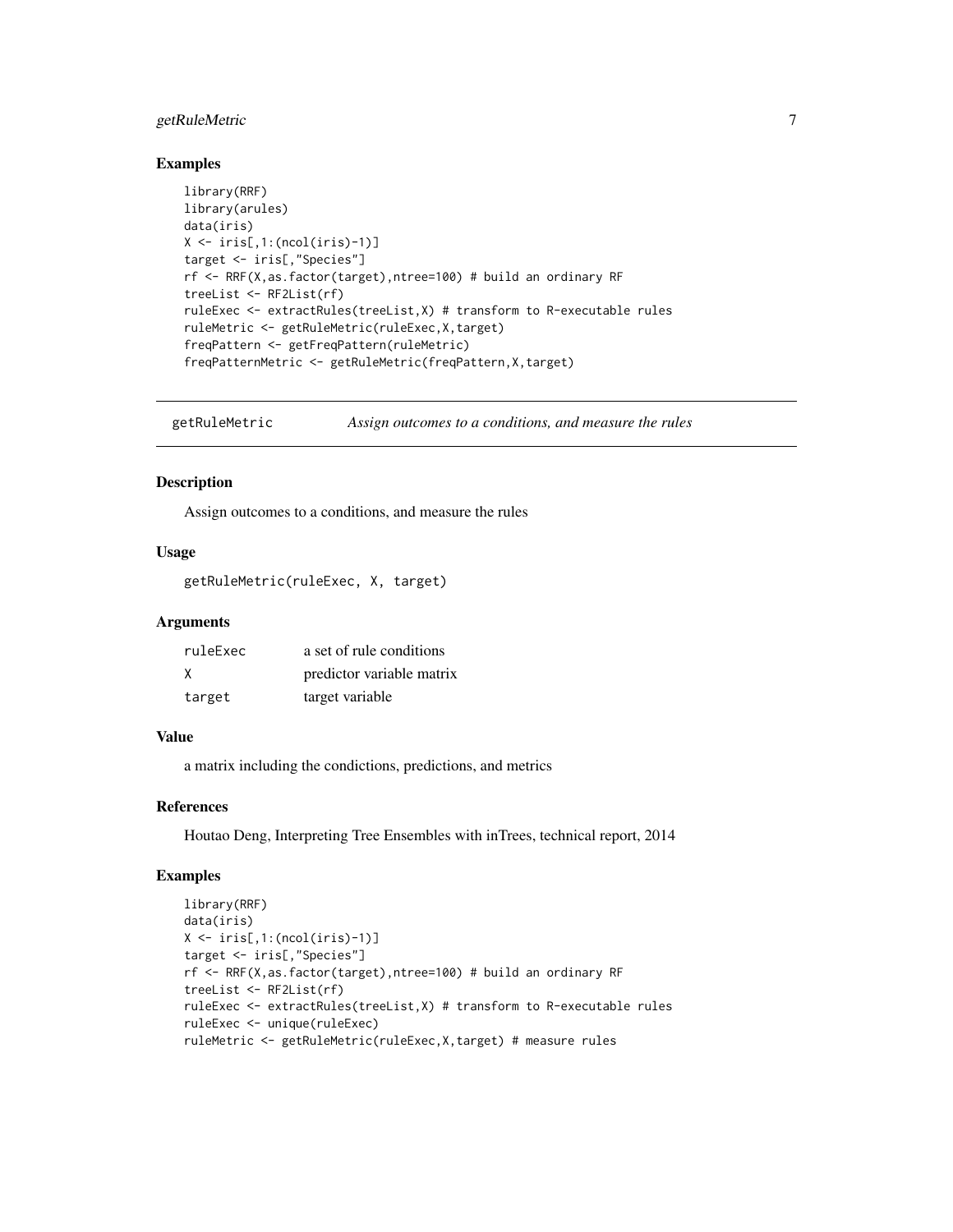<span id="page-7-0"></span>

## Description

Present a learner using column names instead of X[i,]

## Usage

```
presentRules(rules, colN, digits)
```
#### Arguments

| rules  | a set of rules                      |
|--------|-------------------------------------|
| colN   | a vector including the column names |
| digits | digits for rounding                 |

#### Value

a matrix including the conditions (with column names), etc.

#### See Also

[buildLearner](#page-1-1)

#### Examples

# See function "buildLearner"

pruneRule *Prune irrevant variable-value pair from a rule condition*

#### Description

Prune irrevant variable-value pair from a rule condition

#### Usage

```
pruneRule(rules, X, target, maxDecay = 0.05, typeDecay = 2)
```
#### Arguments

| rules     | A metrix including the rules and metrics |
|-----------|------------------------------------------|
| X         | predictor variable matrix                |
| target    | target variable vector                   |
| maxDecay  | threshold of decay                       |
| typeDecay | 1: relative error; 2: error; default :2  |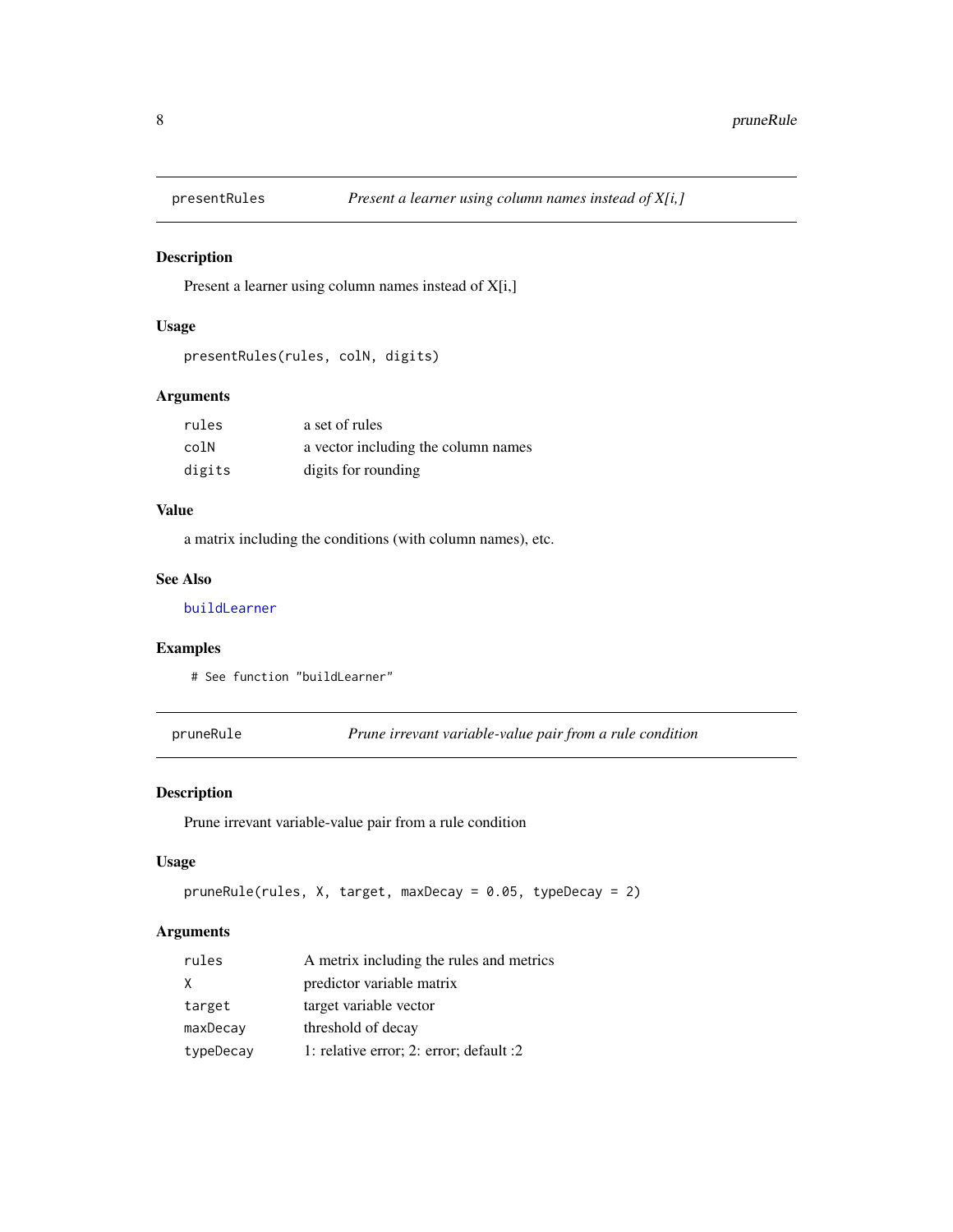#### <span id="page-8-0"></span>RF2List 9

## Value

A matrix including the rules each being pruned, and metrics

#### Author(s)

Houtao Deng

## References

Houtao Deng, Interpreting Tree Ensembles with inTrees, technical report, 2014

## See Also

[buildLearner](#page-1-1)

#### Examples

# see function "buildLearner"

<span id="page-8-1"></span>RF2List *Transform a random forest object to a list of trees*

## Description

Transform a random forest object to a list of trees

#### Usage

RF2List(rf)

#### Arguments

rf random forest object

#### Value

a list of trees

## See Also

[GBM2List](#page-4-1)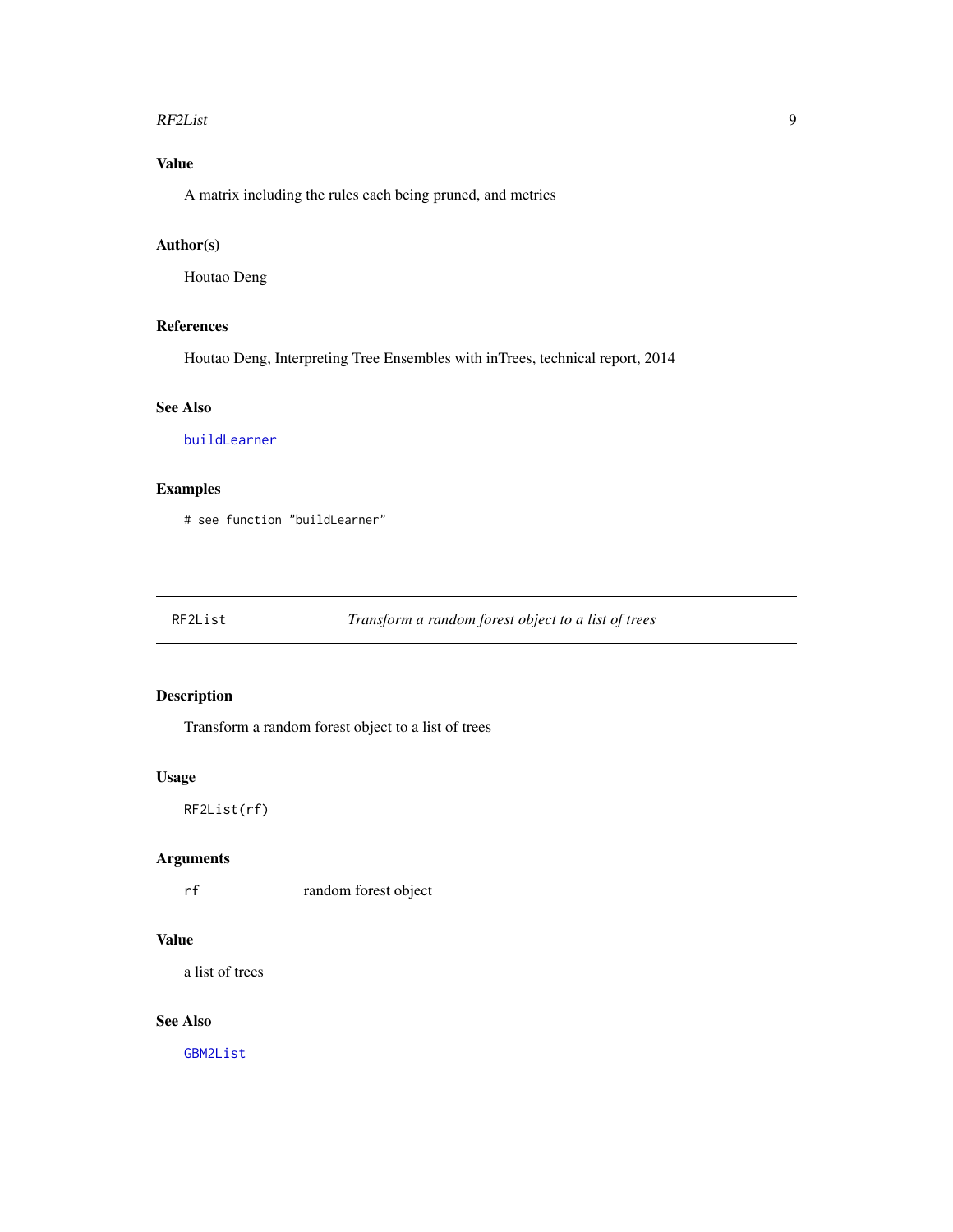## Examples

```
library(RRF)
data(iris)
X \leftarrow \{ \text{iris}[0,1: (\text{ncol}(iris)-1) \}target <- iris[,"Species"]
rf <- RRF(X,as.factor(target),ntree=100) # build an ordinary RF
treeList <- RF2List(rf)
ruleExec <- extractRules(treeList,X) # transform to R-executable rules
```
selectRuleRRF *select a set of relevant and non-redundant rules*

## Description

select a set of relevant and non-redundant rules using regularized random forests

#### Usage

```
selectRuleRRF(ruleMetric, X, target)
```
#### Arguments

| ruleMetric | a matrix including the rules and metrics |
|------------|------------------------------------------|
|            | predictor variable matrix                |
| target     |                                          |

#### Value

a matrix including a set of relevant and non-redundant rules, and their metrics

#### Author(s)

Houtao Deng

#### See Also

[buildLearner](#page-1-1)

#### Examples

# See function "buildLearner:

<span id="page-9-0"></span>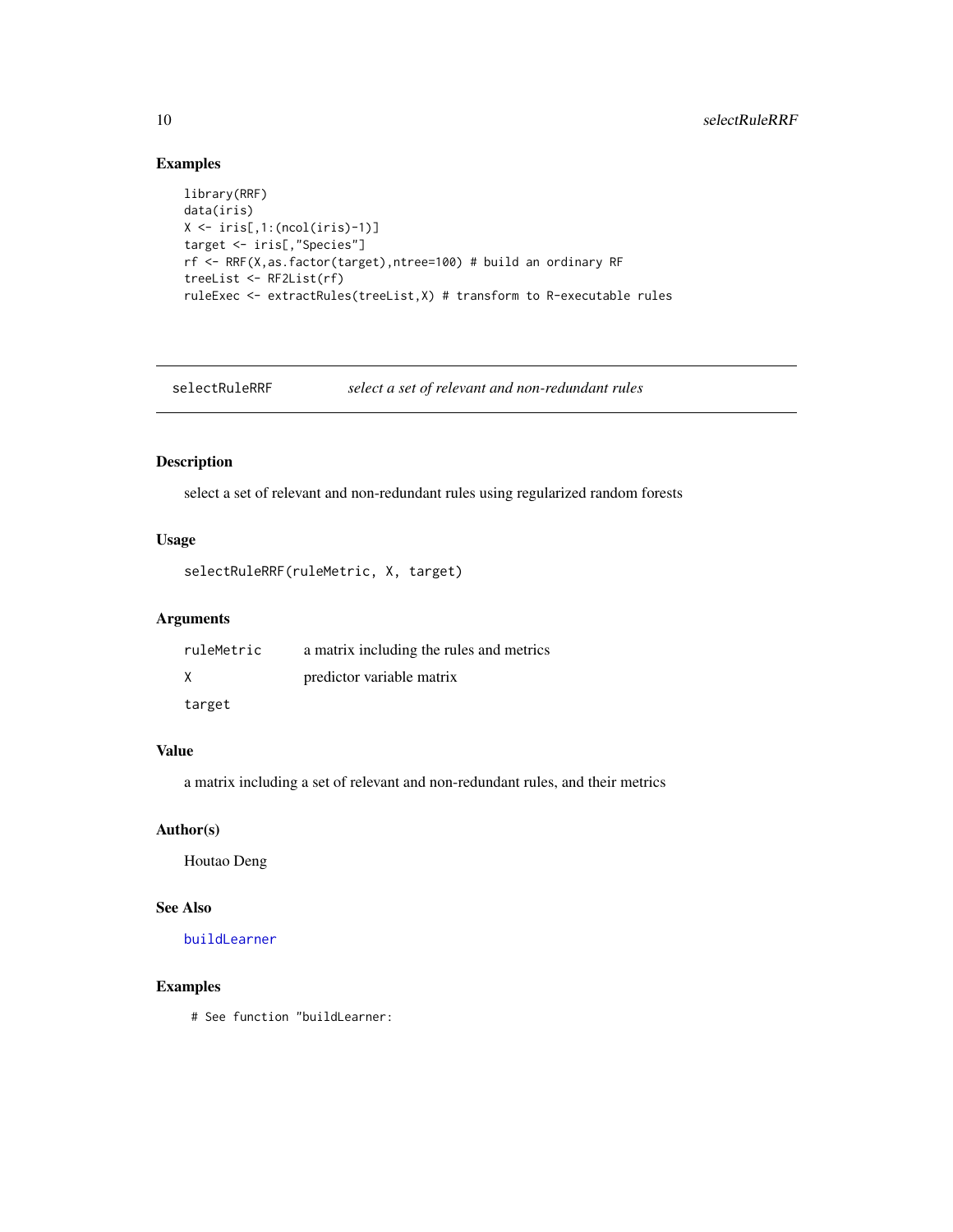<span id="page-10-1"></span><span id="page-10-0"></span>

#### Description

Transform an xgboost object to a list of trees

#### Usage

XGB2List(xgb, X)

#### Arguments

| xgb | xgboost object            |
|-----|---------------------------|
| X   | predictor variable matrix |

#### Value

a list of trees in an inTrees-required format

## See Also

[XGB2List](#page-10-1)

#### Examples

```
library(data.table)
library(xgboost)
# test data set 1: iris
X <- within(iris,rm("Species")); Y <- iris[,"Species"]
X <- within(iris,rm("Species")); Y <- iris[,"Species"]
model_mat <- model.matrix(~. -1, data=X)
xgb <- xgboost(model_mat, label = as.numeric(Y) - 1, nrounds = 20,
objective = "multi:softprob", num_class = 3 )
tree_list <- XGB2List(xgb,model_mat)
```